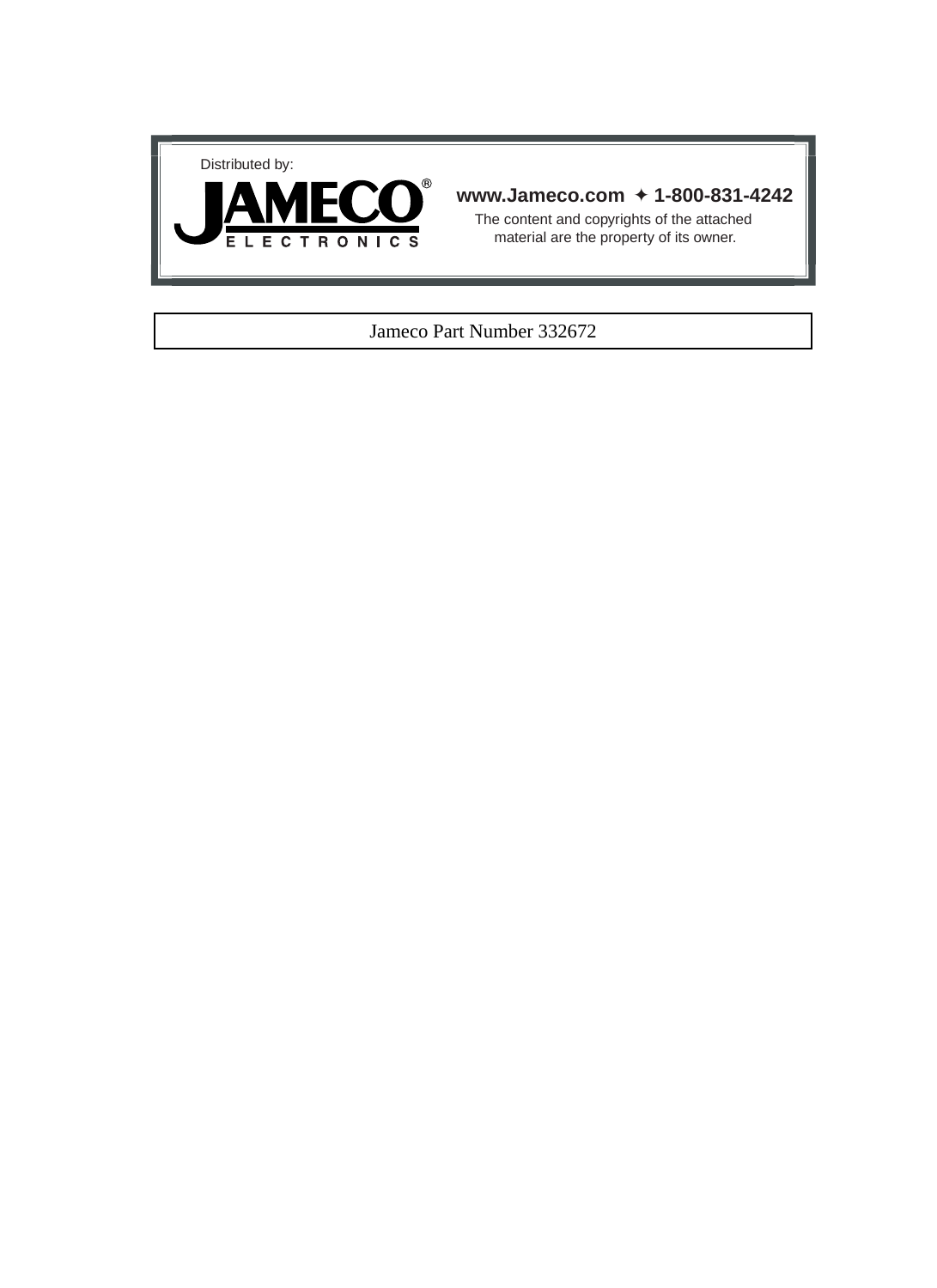|                                                                                         | (一) 料號系統                                                |                                                                                                                        |                             |                                     |                               |            |                         |            |             |  |  |
|-----------------------------------------------------------------------------------------|---------------------------------------------------------|------------------------------------------------------------------------------------------------------------------------|-----------------------------|-------------------------------------|-------------------------------|------------|-------------------------|------------|-------------|--|--|
|                                                                                         | <b>Part Number System:</b><br><u>MC</u><br><u> 104</u>  | $\leq$                                                                                                                 | $\overline{X}$              | $E_{\parallel}$<br>$\frac{1}{(6)}$  | $\frac{\text{X}}{\text{(7)}}$ |            |                         |            |             |  |  |
|                                                                                         | (1)<br>(2)                                              | (3)                                                                                                                    | (4)                         | (5)                                 |                               |            |                         |            |             |  |  |
|                                                                                         | (1) 產品名稱 (Product Type):                                | MC:積層電容器                                                                                                               |                             |                                     |                               |            |                         |            |             |  |  |
|                                                                                         | (2) 電容量 (Capacitance):<br>$100 = 10$ pf<br>$109 = 1$ pf |                                                                                                                        | $102 = 1000$ pf = 0.1 nf    | $104 = 100000$ pf = 100 nf = 0.1 uf |                               |            |                         |            |             |  |  |
|                                                                                         | (3) 電容允差值 (Capacitance Tolerance):                      |                                                                                                                        |                             |                                     |                               |            |                         |            |             |  |  |
|                                                                                         | C                                                       |                                                                                                                        | D                           |                                     | J                             | K          |                         | M          | Z           |  |  |
|                                                                                         | $± 0.25$ pf                                             |                                                                                                                        | $\pm$ 0.50 pf               |                                     | ± 5%                          | ±10%       |                         | ±20%       | + 80%/- 20% |  |  |
| (4) 電介質材料 (Dielectric Material):<br>Y<br>X<br>Ζ<br>С<br>Y5V<br><b>NPO</b><br>X7R<br>X5R |                                                         |                                                                                                                        |                             |                                     |                               |            |                         |            |             |  |  |
|                                                                                         | (5) 額定電壓 (Rated Voltage):<br>Е                          | F                                                                                                                      | G                           | H                                   | K                             | 251        | 501                     | 102        |             |  |  |
|                                                                                         | 25                                                      | 50                                                                                                                     | 63                          | 100                                 | 200                           | 250        | 500                     | 1000       |             |  |  |
|                                                                                         | <b>VDC</b>                                              | <b>VDC</b>                                                                                                             | <b>VDC</b>                  | <b>VDC</b>                          | <b>VDC</b>                    | <b>VDC</b> | <b>VDC</b>              | <b>VDC</b> |             |  |  |
|                                                                                         | (6) 包裝方式 (Packing):                                     |                                                                                                                        |                             |                                     |                               |            |                         |            |             |  |  |
|                                                                                         | Τ                                                       |                                                                                                                        | 捲裝 (Tape Pack)              |                                     | M                             |            | <b>口型(Stander Pack)</b> |            |             |  |  |
|                                                                                         | B                                                       | 散裝                                                                                                                     | (Bulk Pack)                 |                                     |                               |            |                         |            |             |  |  |
|                                                                                         | (7) 導線形式 (Lead Style):                                  |                                                                                                                        |                             |                                     |                               |            |                         |            |             |  |  |
|                                                                                         | 編帶寬度: 52mm (標準)<br>52<br>Tape Width: 52mm (Standard)    |                                                                                                                        |                             |                                     |                               |            | T                       |            |             |  |  |
|                                                                                         |                                                         | 5 - 間距 = 5mm                                                                                                           |                             |                                     |                               |            |                         |            |             |  |  |
|                                                                                         | 57                                                      | $7^{\circ}$                                                                                                            | $Pitch = 5mm$<br>- 長度 = 7mm |                                     |                               |            |                         |            |             |  |  |
|                                                                                         |                                                         | Length $= 7$ mm                                                                                                        |                             |                                     |                               |            | B                       |            |             |  |  |
|                                                                                         |                                                         | 5 - 間距 = 5mm                                                                                                           |                             |                                     |                               | M          |                         |            |             |  |  |
|                                                                                         | 510                                                     | $Pitch = 5mm$<br>10 - 長度 = 10mm<br>Length = $10mm$<br>5 - 間距 = 5mm<br>$Pitch = 5mm$<br>37<br>– 長度 = 7mm<br>$7^{\circ}$ |                             |                                     |                               |            |                         |            |             |  |  |
|                                                                                         |                                                         |                                                                                                                        |                             |                                     |                               |            |                         |            |             |  |  |
|                                                                                         |                                                         |                                                                                                                        |                             |                                     |                               | M          |                         |            |             |  |  |
|                                                                                         |                                                         |                                                                                                                        |                             |                                     |                               |            |                         |            |             |  |  |
|                                                                                         |                                                         |                                                                                                                        |                             |                                     |                               |            |                         |            |             |  |  |
|                                                                                         |                                                         |                                                                                                                        |                             | Length $= 7$ mm                     |                               |            |                         |            |             |  |  |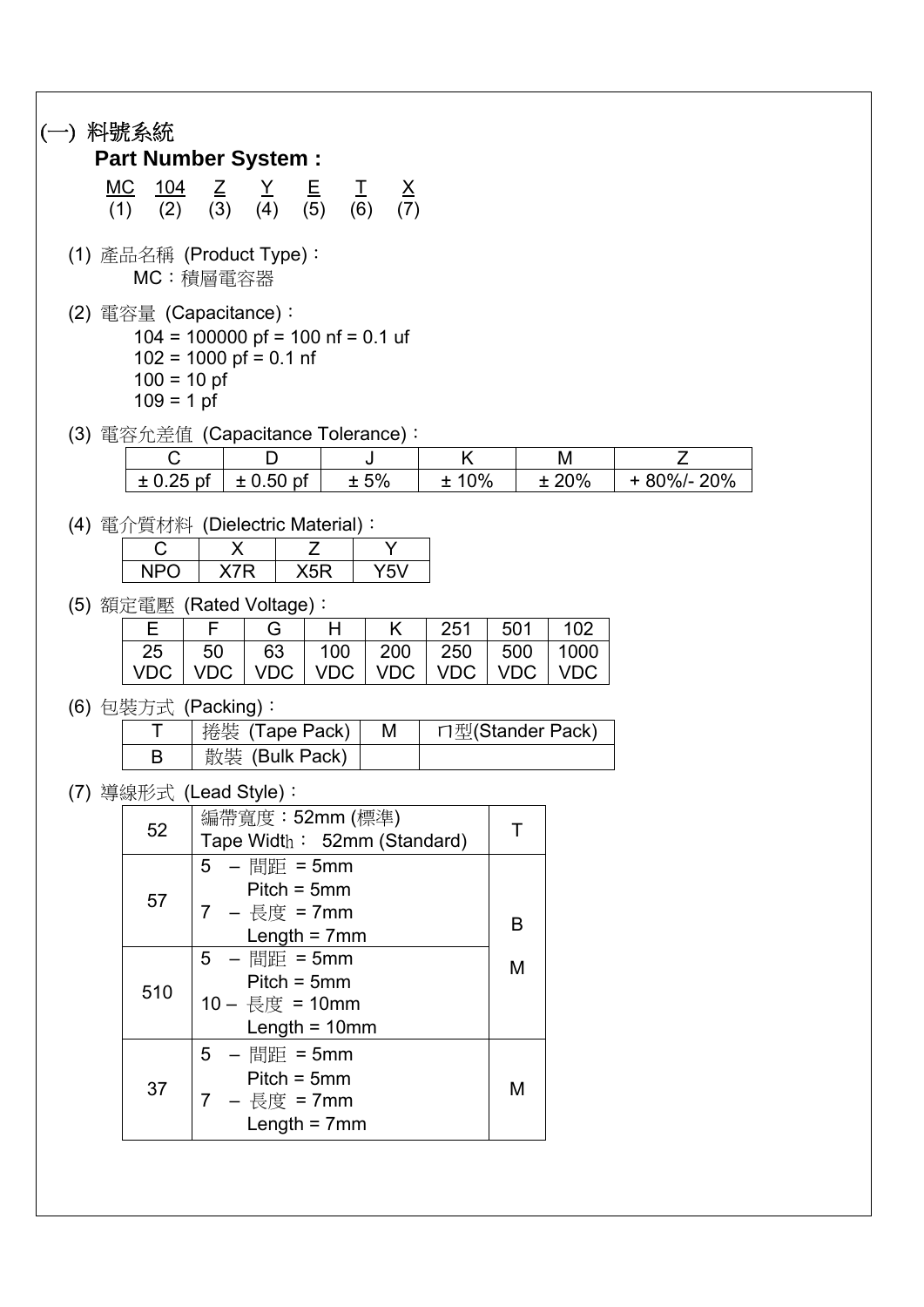**(**三**)** 尺寸大小  **Size Code Dimension** 



## 軍位(unit) = mm

| 項目   | 尺寸大小      | 晶片大小      |      | D    | A     | G              | S             |
|------|-----------|-----------|------|------|-------|----------------|---------------|
| Item | Size Code | Chip Size | Max. | Max. | Min.  |                |               |
|      | A33       | 0603      | 3.5  | 2.54 | 25.4  | $0.5 \pm 0.05$ | --            |
|      | A38       | 0805      | 3.5  | 2.54 | 25.4  | $0.5 \pm 0.05$ |               |
|      | A50       | 1206      | 5.0  | 3.0  | 25.4  | $0.5 \pm 0.05$ |               |
|      | A33       | 0603      | 3.5  | 2.54 | 7±0.8 | $0.5 \pm 0.05$ | 5±0.5         |
| B    | A38       | 0805      | 3.5  | 2.54 | 7±0.8 | $0.5 \pm 0.05$ | 5±0.5         |
|      | A50       | 1206      | 5.0  | 3.0  | 7±0.8 | $0.5 \pm 0.05$ | $7.5 \pm 0.5$ |
|      | A33 A38   | 0603 0805 | 3.5  | 2.54 | 7±0.8 | $0.5 \pm 0.05$ | 5±0.5         |
| M    | A50       | 1206      | 5.0  | 3.0  | 7±0.8 | $0.5 \pm 0.05$ | 5±0.5         |
|      | A33 A38   | 0603 0805 | 3.5  | 2.54 | 7±0.8 | $0.5 \pm 0.05$ | 3±0.5         |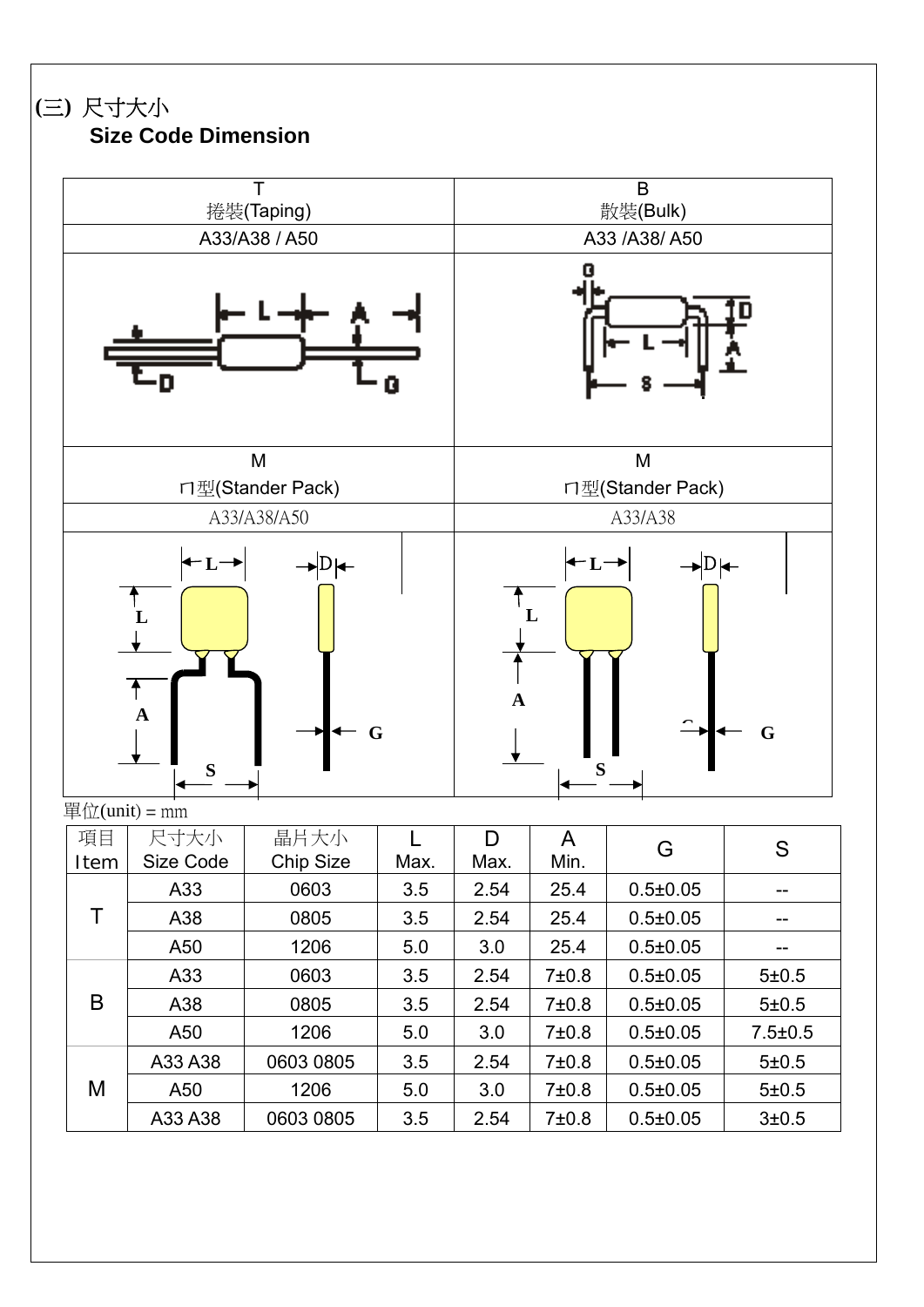#### **(**四**)** 印字  **Marking**  顏色 黑色 Color Black 電容量 允差 印字 **Capacitance** Marking **Tolerance** 100 J 10 J 220 J 22 J 104 470 J 47 J 101 J 101 471 J/K 471 102 | J/K | 102 103 | K/M | 103 104 | M/M/Z | 104 105 | K/M/Z | 105

## **(**五**)** 包裝規格  **Axial Leaded Type**

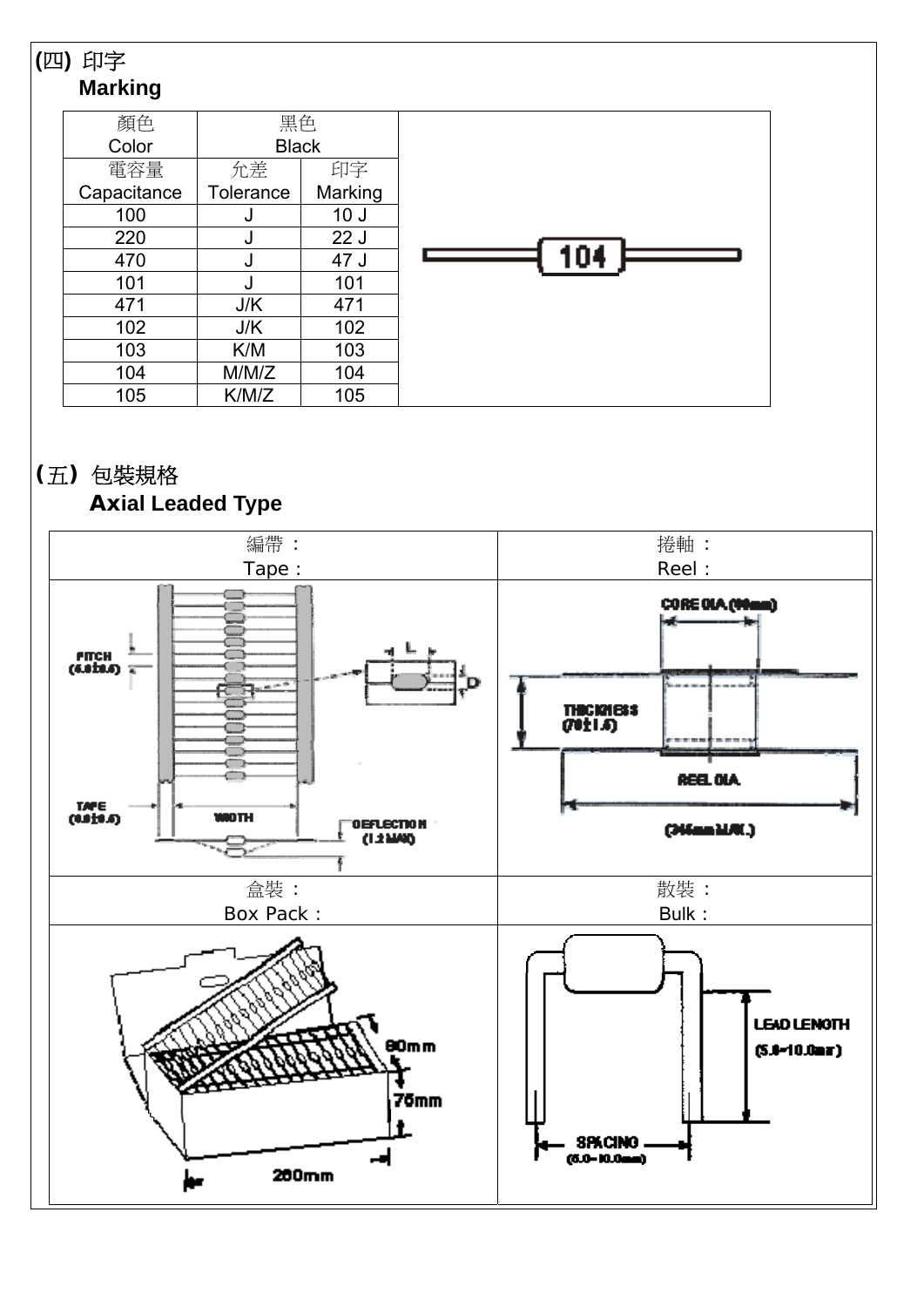**(**六**)** 包裝數量

# **Packing Quantity**

| 項目               | 立式電容器                  | 臥式電容器                    |
|------------------|------------------------|--------------------------|
| Item             | Radial Leaded Type     | <b>Axial Leaded Type</b> |
| 編帶/捲裝            | 4000 pcs/捲             | 7500 pcs/捲(標準)           |
| Tape & Reel      | 4000 pcs/Reel          | 7500 pcs/Reel(Standard)  |
| 編帶/盒裝            | 2000 pcs/盒             | 5000 pcs/盒               |
| Tape & Box       | 2000 pcs/Box           | 5000 pcs/Reel            |
| 散裝               | 1000 pcs/包(標準)         | 1000 pcs/包               |
| <b>Bulk Pack</b> | 1000 pcs/bag(Standard) | 1000 pcs/baq             |
| M型               | 1000 pcs/包(標準)         |                          |
| (Stander Pack)   | 1000 pcs/bag(Standard) |                          |
|                  |                        |                          |
|                  |                        |                          |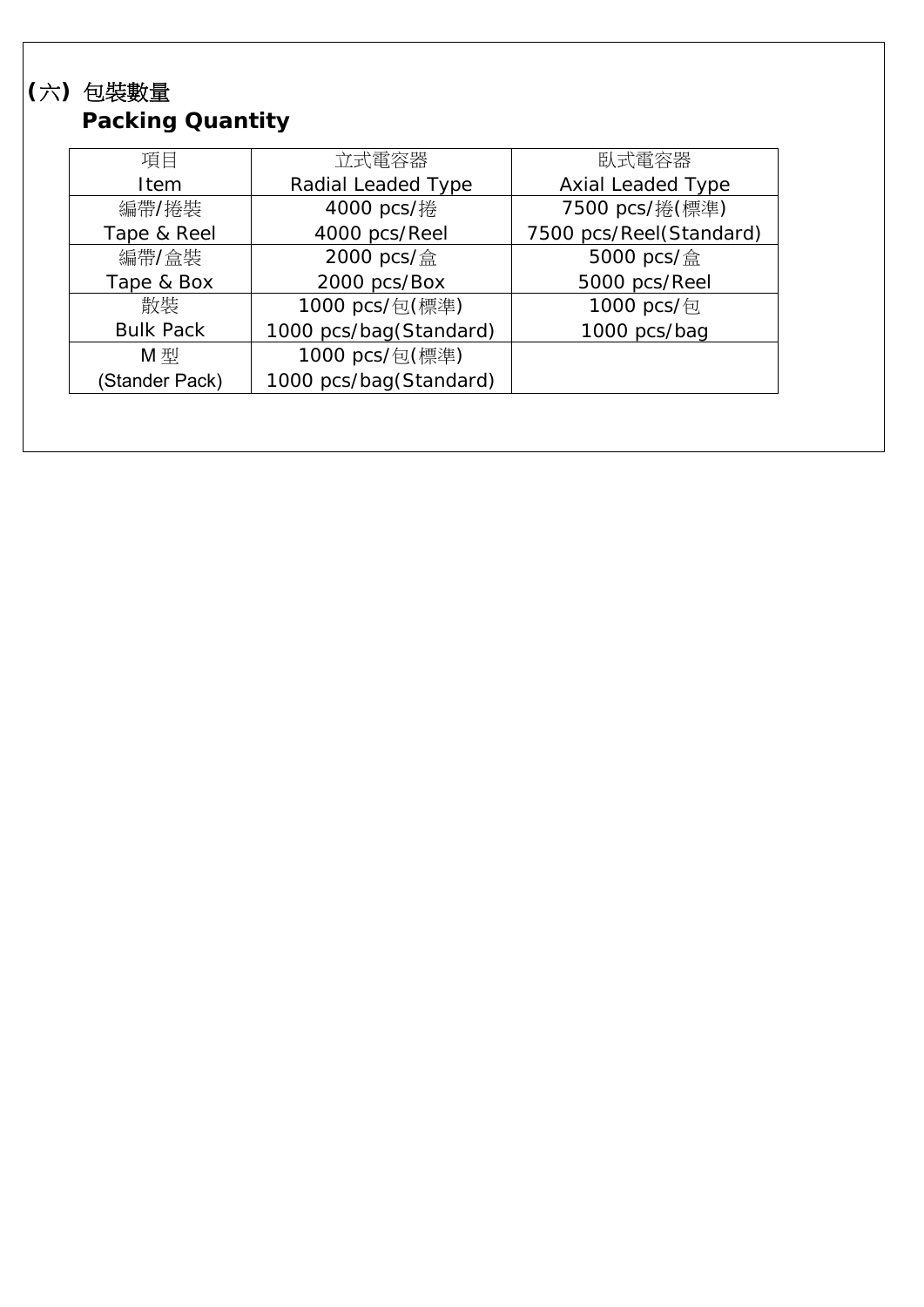# (七) 檢驗標準

# Inspection Norm

| 檢驗項目                              |                                                                                         |                                                                                        | 檢驗標準 Inspection Norm                                                                 |                                                                                      |  |
|-----------------------------------|-----------------------------------------------------------------------------------------|----------------------------------------------------------------------------------------|--------------------------------------------------------------------------------------|--------------------------------------------------------------------------------------|--|
| Item                              | NPO/COG                                                                                 | X7R                                                                                    | Z5U                                                                                  | Y5V                                                                                  |  |
|                                   | 測試頻率:                                                                                   | 測試頻率:                                                                                  | 測試頻率:                                                                                | 測試頻率:                                                                                |  |
|                                   | Test Frequency:<br>$\leq$ 1000PF=1Mhz<br>$>$ 1000PF=1Khz                                | Test Frequency:<br>1Khz                                                                | Test Frequency:<br>1Khz                                                              | Test Frequency:<br>1Khz                                                              |  |
| 電容量(C)<br>Capacitance             | 測試電壓:<br>Test Voltage:<br>$1 \pm 0.2$ Vrms                                              | 測試電壓:<br>Test Voltage:<br>$1 \pm 0.2$ Vrms                                             | 測試電壓:<br>Test Voltage:<br>$0.5 \pm 0.1$ Vrms                                         | 測試電壓:<br>Test Voltage:<br>$1 \pm 0.2$ Vrms                                           |  |
|                                   | 在允差範圍內:<br>In the tolerance:<br>$C = \pm 0.25$ pf<br>$D = \pm 0.50$ pf<br>$J = \pm 5\%$ | 在允差範圍內:<br>In the tolerance:<br>$J=\pm 5\%$<br>$K=+10\%$<br>$M = \pm 20\%$             | 在允差範圍內:<br>In the tolerance:<br>$M = \pm 20\%$<br>Z=+80%/-20%                        | 在允差範圍內:<br>In the tolerance:<br>$M = \pm 20\%$<br>Z=+80%/-20%                        |  |
|                                   | 測試頻率:<br>Test Frequency:<br>$\leq$ 1000PF=1Mhz<br>$>$ 1000PF=1Khz                       | 測試頻率:<br>Test Frequency:<br>1Khz                                                       | 測試頻率:<br>Test Frequency:<br>1Khz                                                     | 測試頻率:<br>Test Frequency:<br>1Khz                                                     |  |
| 消散係數(DF)<br>Dissipation<br>Factor | 測試電壓:<br>Test Voltage:<br>$1 \pm 0.2$ Vrms                                              | 測試電壓:<br>Test Voltage:<br>$1 \pm 0.2$ Vrms                                             | 測試電壓:<br>Test Voltage:<br>$0.5 \pm 0.1$ Vrms                                         | 測試電壓:<br>Test Voltage:<br>$1 \pm 0.2$ Vrms                                           |  |
|                                   | < 0.1 %                                                                                 | $<$ 2.5%-100/50V<br>$<$ 3.5%-25/16V                                                    | $<$ 4.0 %                                                                            | $<$ 5.0%-100/50V<br>$< 7.0\% - 25/16V$                                               |  |
| 絕緣組抗(IR)                          | 測試電壓:<br>額定電壓<br>Test Voltage:<br><b>Rated Voltage</b>                                  | 測試電壓:<br>額定電壓<br>Test Voltage:<br><b>Rated Voltage</b>                                 | 測試電壓:<br>額定電壓<br>Test Voltage:<br><b>Rated Voltage</b>                               | 測試電壓:<br>額定電壓<br>Test Voltage:<br><b>Rated Voltage</b>                               |  |
| Insulation<br>Resistance          | 兩個中的最小值:<br>Whichever is less<br>$\geq$ 100 Gohms or<br>$\geq$ 1000 M $\Omega^* \mu F$  | 兩個中的最小值:<br>Whichever is less<br>$\geq$ 100 Gohms or<br>$\geq$ 1000 M $\Omega^* \mu F$ | 兩個中的最小值:<br>Whichever is less<br>$\geq$ 10 Gohms or<br>$\geq$ 100 M $\Omega^* \mu F$ | 兩個中的最小值:<br>Whichever is less<br>$\geq$ 10 Gohms or<br>$\geq$ 100 M $\Omega^* \mu F$ |  |
| 耐電壓(TV)<br>Voltage                | 2.5 倍額定電壓<br>2.5×rated voltage                                                          | 2.5 倍額定電壓<br>2.5×rated voltage                                                         | 2.5 倍額定電壓<br>2.5×rated voltage                                                       | 2.5 倍額定電壓<br>2.5×rated voltage                                                       |  |
|                                   |                                                                                         |                                                                                        |                                                                                      |                                                                                      |  |